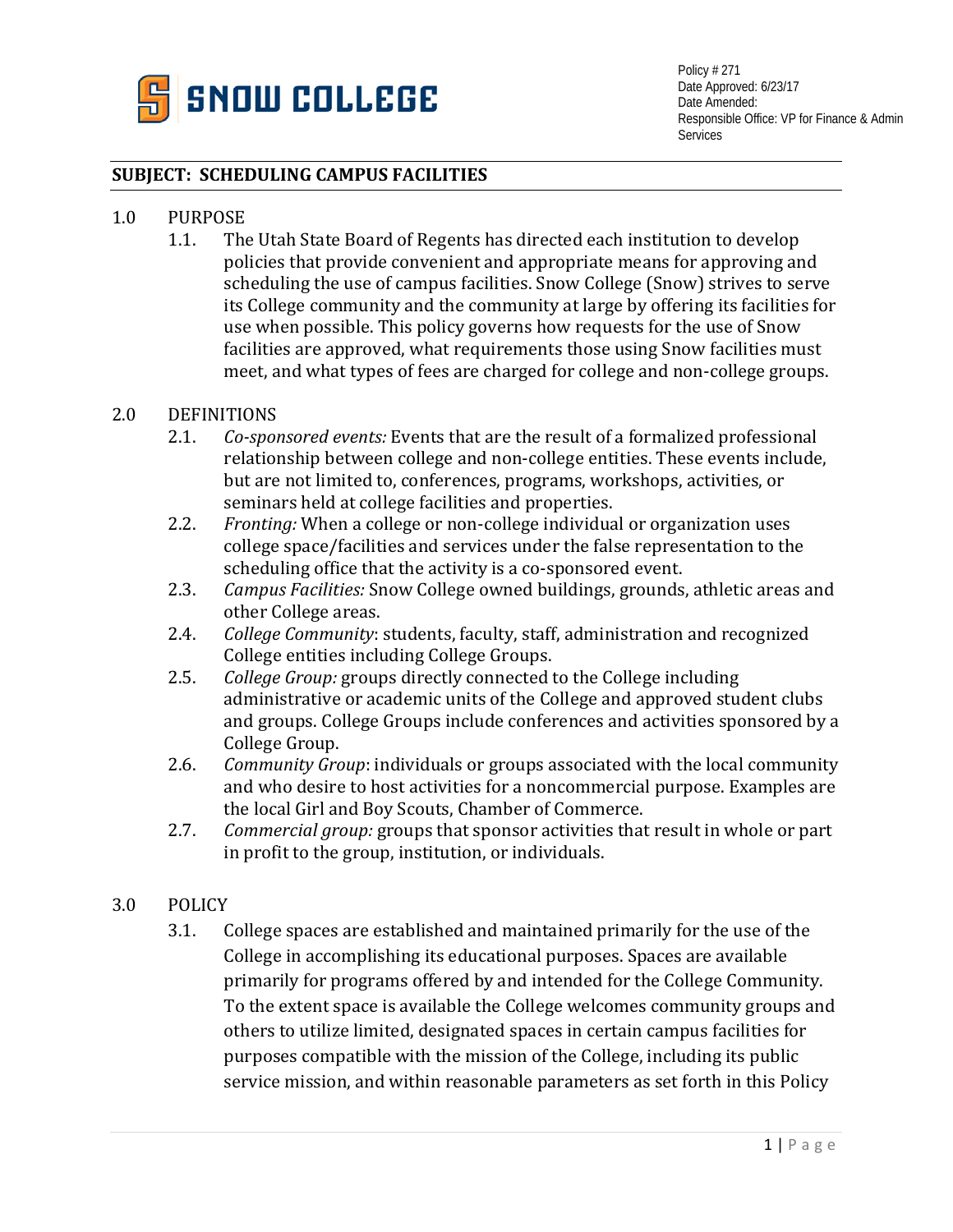

and published Guidelines. Nothing in this Policy creates a public or limited public forum.

- 3.2. Fronting, as defined in section 2.2, is prohibited.
- 3.3. The scheduling office is designated by the President for scheduling college facilities. The scheduling office will publish reasonable guidelines for use of campus facilities. The use of Campus Facilities must also be in accord with Board of Regents Policy R255 and R555 and other state laws and regulations.
- 3.4. All events must be scheduled through the scheduling office. The use of College spaces must be approved in accord with this Policy, Guidelines, and via a written agreement. The College reserves the right to refuse to honor agreements for Space use signed or pledged by departments, organizations, groups or individuals for the use of College Space if the correct procedures for reserving Space have not been followed.
- 3.5. Each co-sponsored event must be supported in full or part by a college group. College groups must assume responsibility for any costs that may be associated with the event. The college group must have a major role in the planning and hosting of the event and provide services and resources for the event. A representative of the college group must execute an appropriate college agreement prior to the event.
- 3.6. The club must be involved with all aspects of the planning and publicity and is required to participate in the event. Only the authorized club officer or faculty sponsor may submit scheduling requests.
- 3.7. The non-college group must also be involved in the planning and implementation of the co-sponsored event.

## 4.0 PROCEDURES

- 4.1. The President has designated a scheduling office with the responsibility for scheduling college facilities.
- 4.2. Scheduling, Fees and Snow Food Services
	- 4.2.1. All non-college or college department co-sponsored events must be accompanied by a rental/use agreement prepared by the scheduling office. Refer to the scheduling office's guidelines for fees, cancellation policy and related information.
	- 4.2.2. For all scheduled events in college facilities, any and all food must be scheduled through Snow Food Services. On-campus groups may provide their own food with written approval from Snow Food Services. Snow Food Services has first right of refusal for providing food and beverage service for all events scheduled on Snow's Ephraim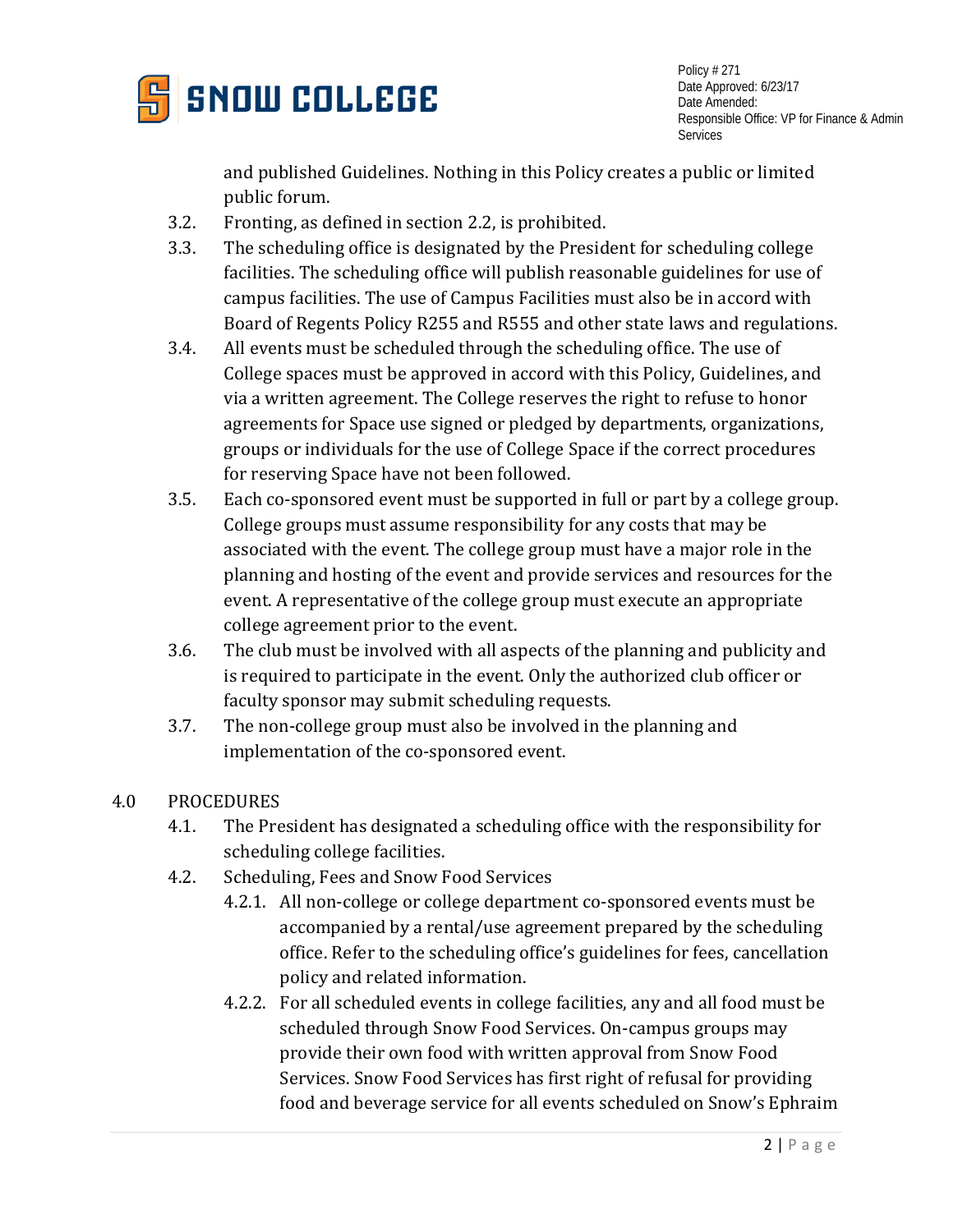

campus (Richfield campus excluded). If Snow Food Services cannot accommodate the request outside sources may be considered.

- 4.3. Fronting
	- 4.3.1. When it is determined that college and/or non-college groups have been fronting, their event will be canceled and they will be charged the full rental fee for the event.
	- 4.3.2. Non-college groups that have engaged in fronting shall be forbidden from scheduling any events in the future on college property.
	- 4.3.3. College groups that have engaged in fronting may be charged a rental fee for the current event and any future events; college employees that have engaged in fronting may face discipline.
- 4.4. Use of College Facilities by College Groups
	- 4.4.1. College departments or state entities may be required to pay expenses including, but not limited to, staffing, custodial, sound and lighting, piano tuning and moving, security, etc. An estimate of these expenses will be provided before entering the required use agreement. An estimate is not binding; other costs that may arise will be billed.
	- 4.4.2. Scheduling requests for college-chartered clubs must be made by the club officer or club advisor.
- 5.0 POLICY REGARDING COMPETITION WITH PRIVATE ENTERPRISE<br>5.1. In accord with Board of Regents Rule R555, this Policy also
	- 5.1. In accord with Board of Regents Rule R555, this Policy also serves as the Policy Regarding Competition with Private Enterprise.
	- 5.2. It is not the intent of the College to compete with private enterprise for the rental of space or in other areas. The College's provision of space, facilities, goods and services to persons other than members of the campus community is intended to comply with state law and Board of Regents Policy R555. The College intends only to offer the use of Spaces and other services and goods where:
		- 5.2.1. The service offers a substantial and valuable educational or research experience for registered students and faculty;
		- 5.2.2. The service fulfills the institution's public service mission;
		- 5.2.3. The service is incidental to the ordinary and authorized function of a campus entity, i.e., occasional sales by bookstores, food service, etc., to campus visitors;
		- 5.2.4. The service consists of recreational, cultural, and athletic events; health services and medical treatment; public service radio and TV broadcasting; events of functions which have as their principal purposes the improvement of relations between the institutions and the general public; and sales of contributed services, if related to fund raising activities;